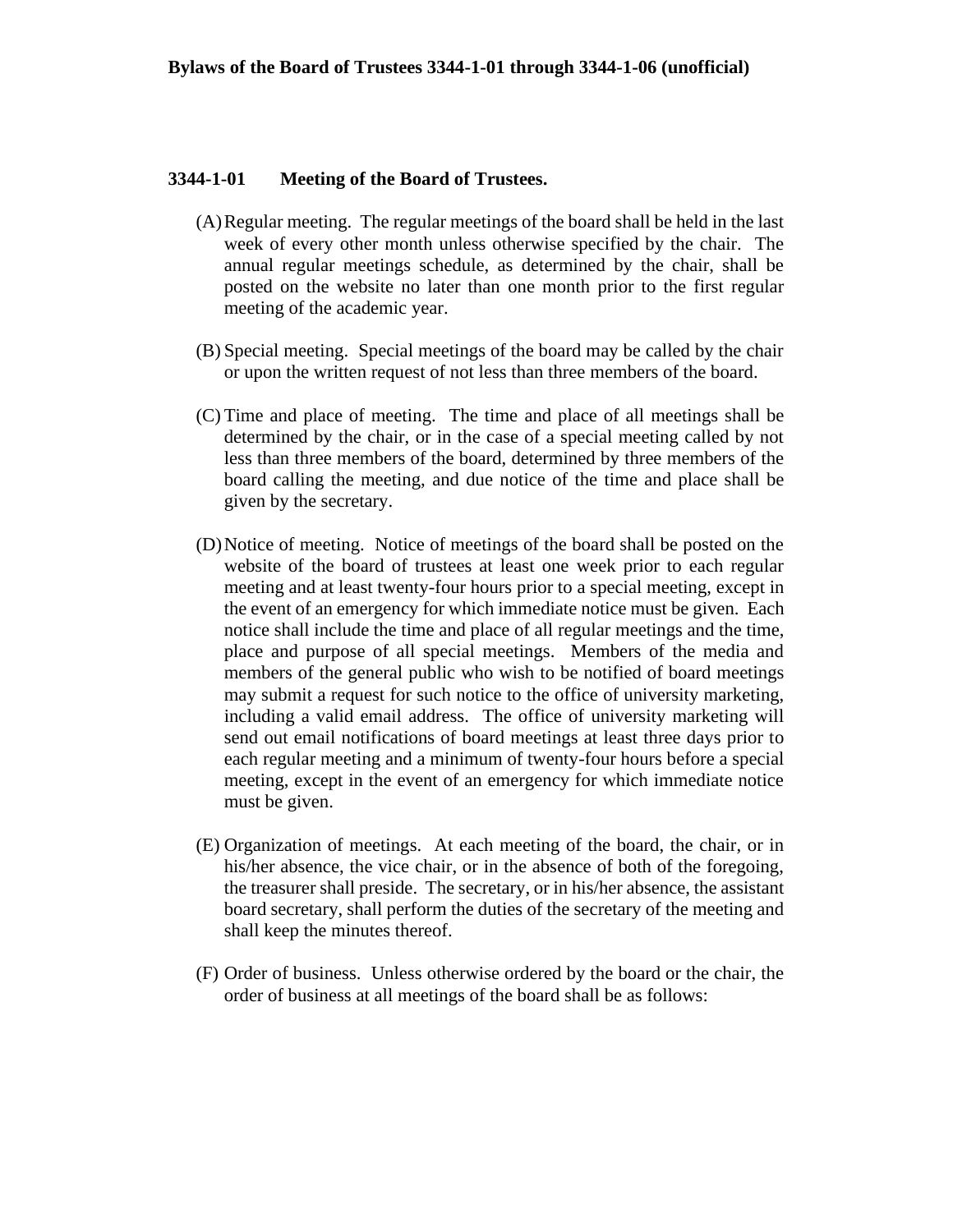- (1) Roll call.
- (2) Approval of minutes of preceding meeting.
- (3) Report of the chair of the trustees.
- (4) Report of the president of the university.
- (5) Reports of committees of the board.
- (6) Unfinished business.
- (7) New business.
- (8) Election of officers when required.
- (G)Business to be considered at meetings. Any proposed action, which is to be introduced by a board member or the president of the university that will substantially affect the university, shall be timely presented to the other board members in writing prior to the meeting at which the matter is to be considered by the board. Any matters coming to the board, other than from a board member or from the president of the university, shall be presented in writing to the secretary of the board at least seven days prior to the meeting at which it is to be considered by the board.
- (H)Quorum and manner of action.
	- (1) A majority of the voting members of the board shall be present, either in person or via means of electronic communication, as stipulated in paragraph (H)(2) of this policy, at any meeting in order to constitute a quorum for the transaction of business at such meeting and, except as otherwise hereinafter provided, the act of the majority of the trustees present at any such meeting at which a quorum is present shall be the act of the board.
	- (2) In accordance with section 3345.82 of the Revised Code, attendance of a trustee by means of electronic communication at a meeting of the board called in accordance with this policy shall be subject to the following provisions:
		- (a) Each trustee shall be required to be present, in person, at least two regular meetings of the board annually, which shall not be less than one-half of the regular meetings held during such term.
		- (b) A trustee may only attend a meeting by means of electronic communication if all of the following minimum standards are met: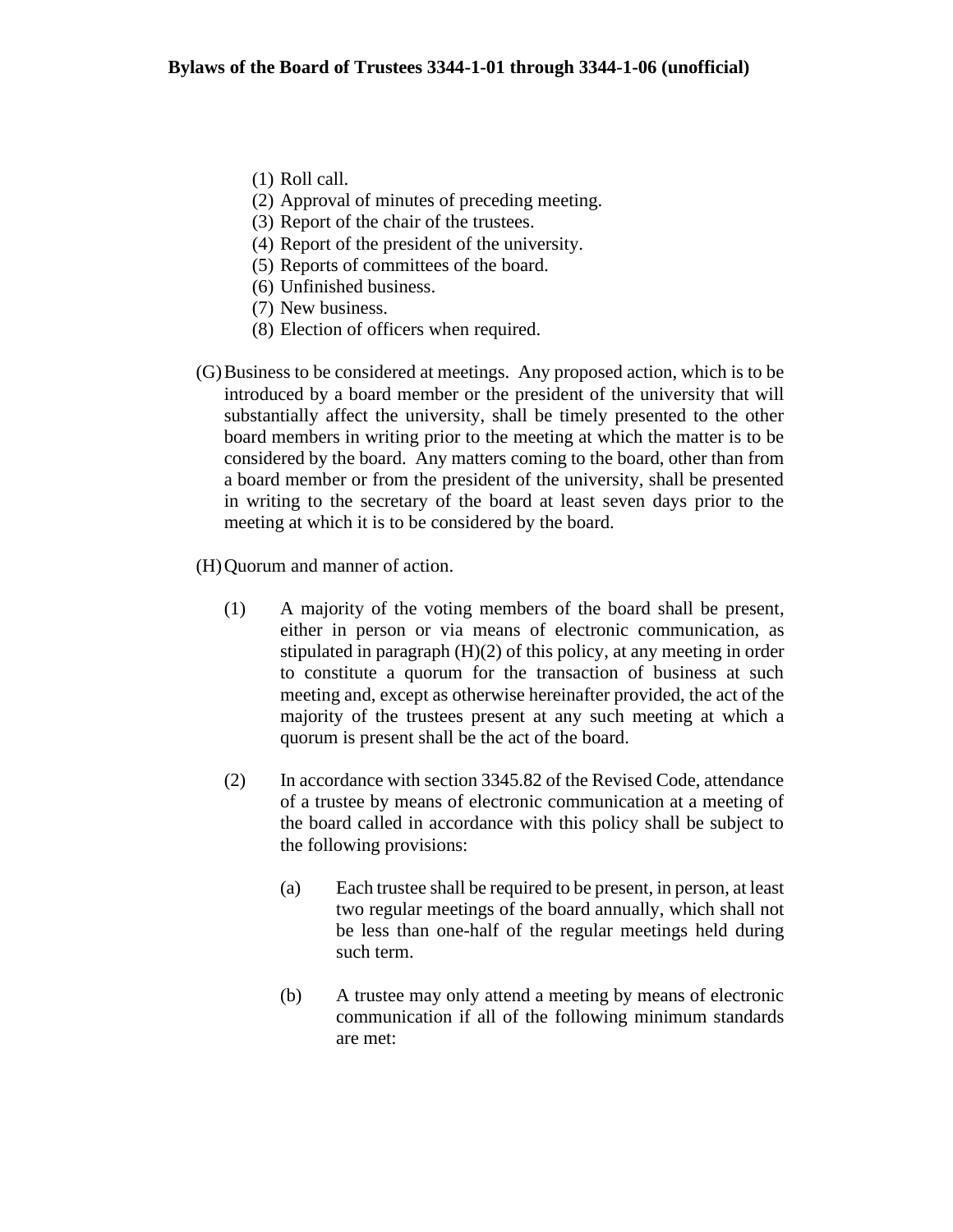- (i) At least one-third of the trustees attending the meeting shall be present in person at the place where the meeting is conducted;
- (ii) All votes taken at the meeting are taken by roll call vote; and
- (iii) A trustee who intends to attend a meeting by means of electronic communication has notified the chair, or the office of the board of trustees, of such intent not less than forty-eight hours before the meeting, except in the case of a declared emergency.
- (c) Notwithstanding division (C) of section 121.22 of the Revised Code, a trustee satisfying the conditions of paragraph (H)(2) of this policy and attending a meeting by means of electronic communication shall be considered to be present at the meeting, is counted for purposes of establishing a quorum, and may vote at the meeting.
- (d) As used in paragraph (H) of this policy, "electronic communication" means live, audio-enabled communication that permits the trustees attending a meeting, the trustees present in person at the place where the meeting is conducted, and all members of the public present in person at the place where the meeting is conducted to simultaneously communicate with each other during the meeting.
- (3) The concurrence of a majority of the voting members of the board shall be necessary to elect or remove the president or a member of the faculty of the university on tenure as defined by the board. A roll call vote is necessary when electing or removing a president or a member of the faculty of the university. A roll call vote is also necessary in order to adjourn into executive session. On all other matters, unless one or more trustees are participating via means of electronic communication, a voice vote shall be sufficient.
- (I) Standing committees. The chair of the board shall be empowered to appoint four (4) standing committees as follows: academic affairs and student success; athletics; financial affairs; and governance committees. The chair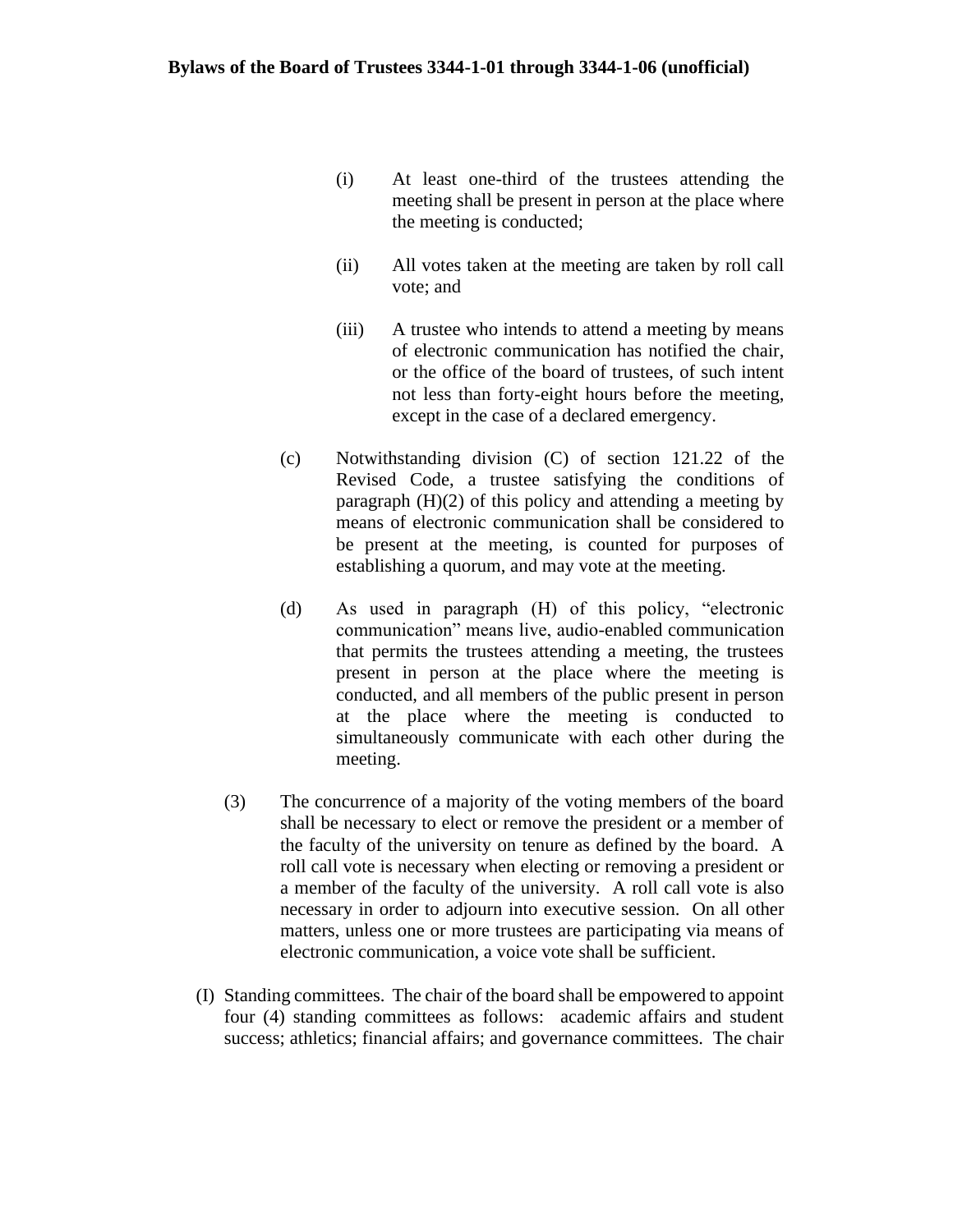shall designate the chair and members of each standing committee. Every standing committee shall have a minimum of three voting board members. All standing committees shall serve from the end of one annual meeting to the end of the next annual meeting. A majority of the voting board members of each committee shall constitute a quorum, provided, however, that in the event such quorum shall not be present at any committee meeting, the chair of such committee or the chair of the board is empowered to appoint protem committee members from the membership of the board in order to provide such quorum.

- (J) Standing committees responsibilities.
	- (1) The responsibilities of each standing committee shall be to consider proposals referred to it by the board, initiated by the university administration, or originated within the committee in its area of activity; to provide strategic oversight and make recommendations thereon, subject to confirmation and approval by the board. The committee shall also undertake any special duties as may be delegated by the board.
	- (2) The matters to be considered by each standing committee shall be in general as follows:
		- (a) Academic affairs and student success committee.
			- (i) The committee shall focus on all matters requiring attention or action of the board regarding student success, including admissions criteria, retention/retention data analytics, student success metrics, alternative student success pathways, transfer programs, financial aid and scholarships, and the honors program.
			- (ii) All matters requiring attention or action of the board relating to faculty appointment, tenure and status; fields of university instruction; accreditation; new degree programs/majors, degree requirements, program review/restructuring, program elimination/phase-out, study abroad, and distance learning.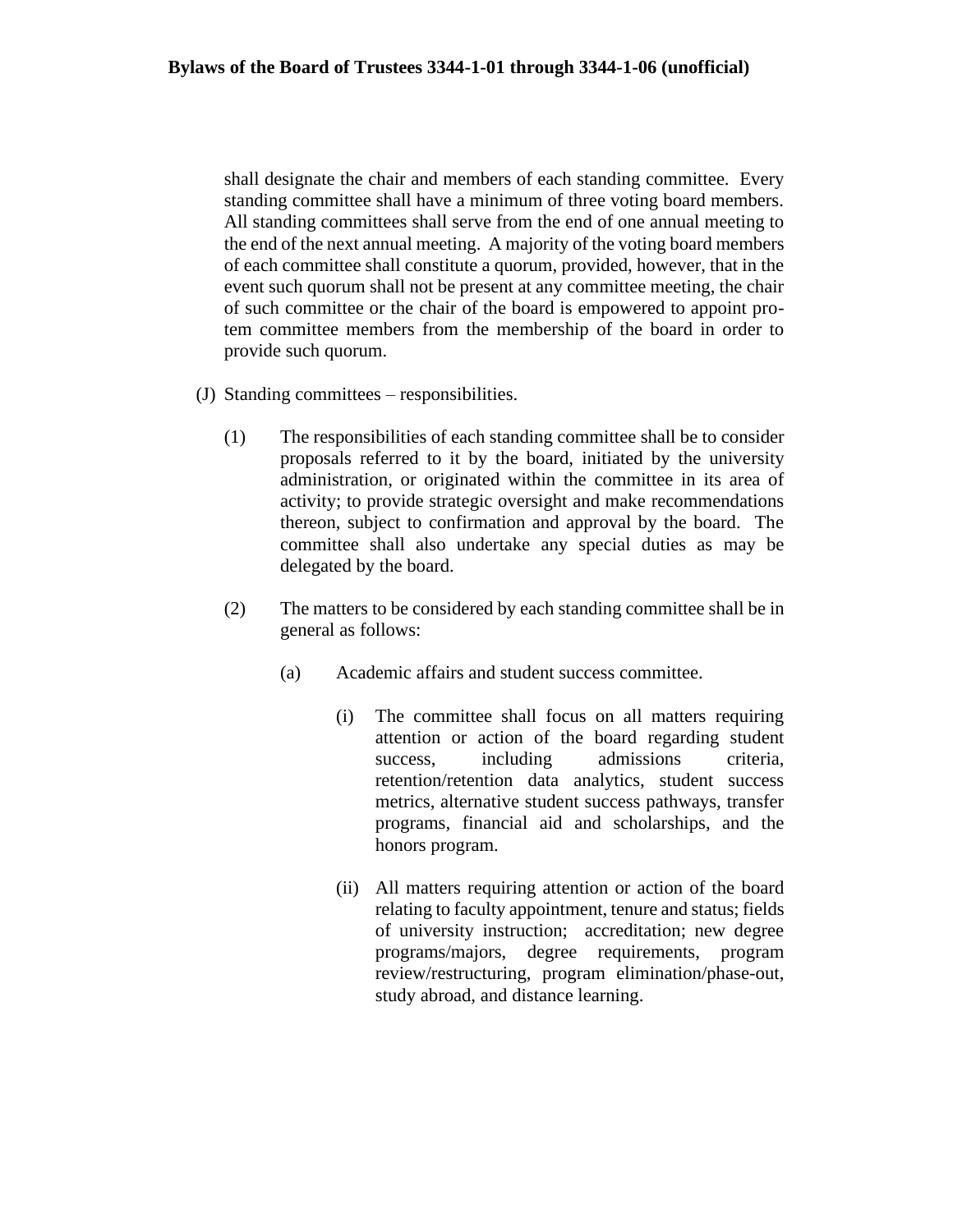- (iii) All matters requiring attention or action of the board relating to student residential and social life, student conduct, greek life, student government, student organizations, student housing, student safety/wellbeing; and Title IX policy and training.
- (iv) All matters requiring attention or action of the board relating to affirmative action, equal opportunity and diversity/inclusion.
- (v) All matters requiring attention or action of the board relating to strategic institutional planning processes for academic programs, supportive administrative services and the definition of institutional mission and goals.
- (vi) All matters requiring attention or action of the board relating to the acquisition and operation and maintenance of the administrative systems with regard to in-house research, sponsored research, technology transfer and licensing.
- (b) Athletics committee.
	- (i) The committee shall focus on all matters requiring attention or action of the board relating to university intercollegiate and intermural athletic programs, including but not limited to athletic facilities, marketing and fundraising.
	- (ii) Oversight and review of compliance matters involving athletics programs, personnel or student athletes brought to the committee by the president and/or his/her designee or the university chief compliance officer.
- (c) Financial affairs committee.
	- (i) All matters requiring attention or action of the board relating to the university budget and financial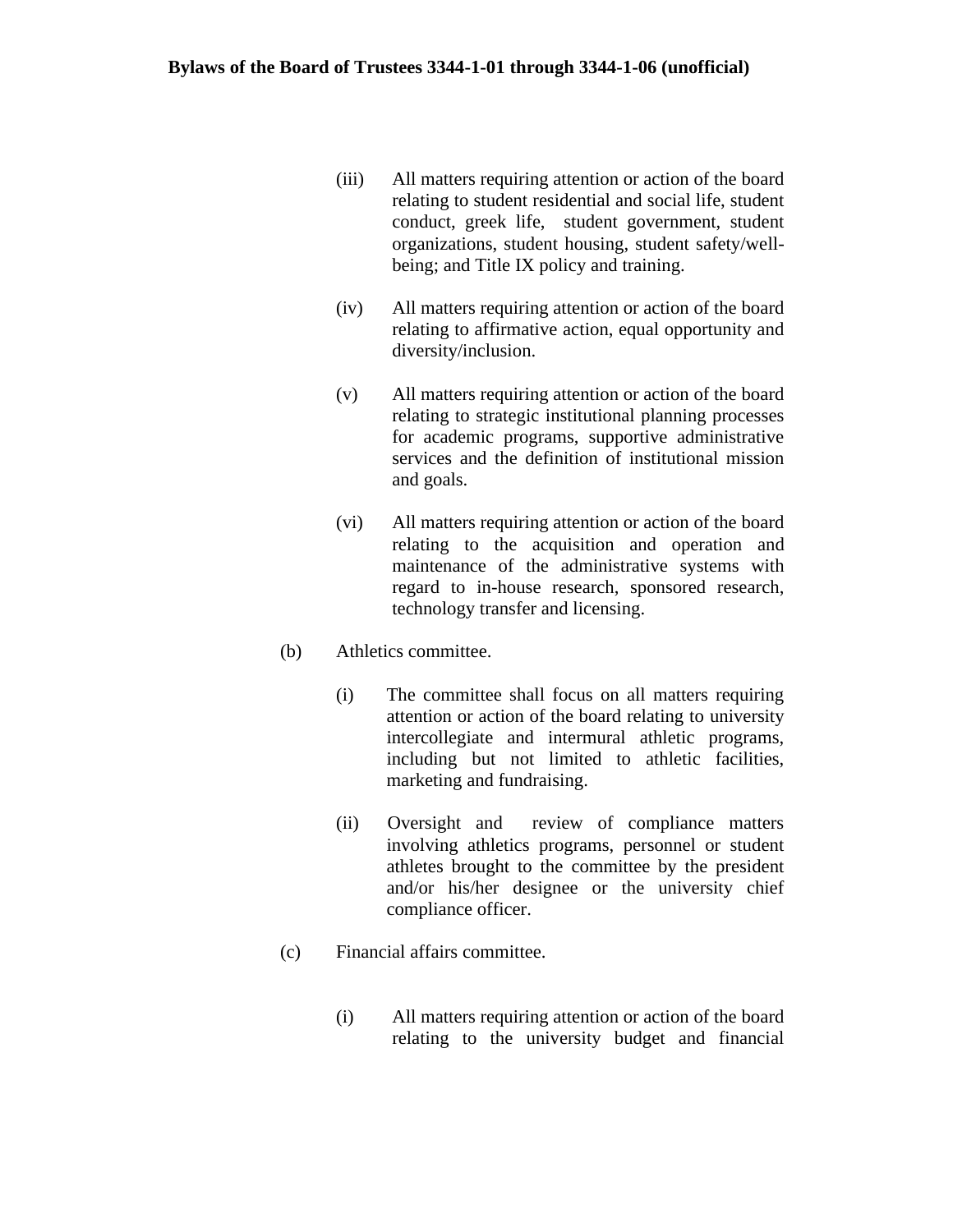operations, business organization and practice, including business contracts requiring approval of the board of trustees; borrowing of funds; submission of appropriation requests; determination of fees charged to students; and the custody and investment of any funds which are now under or may in the future come under control of the board of trustees consistent with the requirements set forth in section 3345.05 of the Revised Code.

- (ii) All matters requiring attention or action of the board relating to personnel policies and procedures, collective bargaining and other matters pertaining to the terms and conditions of university employment.
- (iii) All matters involving university compliance, internal controls and employee ethical standards of conduct.
- (iv) All matters related to the internal and external audit of university activities, assets and procedures. The financial affairs committee, or audit sub-committee as designated by the committee chair, shall meet with the internal and external auditors a minimum of twice per year and as otherwise necessary, in a manner permitted by the Revised Code.
- (v) The committee chair may designate a real estate and facilities sub-committee, which shall meet as needed, in the sub-committee chair's discretion to:
	- *(a)* Ensure that the board enables and advances the university's academic and strategic goals with respect to campus planning.
	- *(b)* Oversee matters within the master planning process and procedures of the university, involving the need, urgency and size of institutional facilities; and the naming, location, planning, construction and maintenance of university plant and grounds.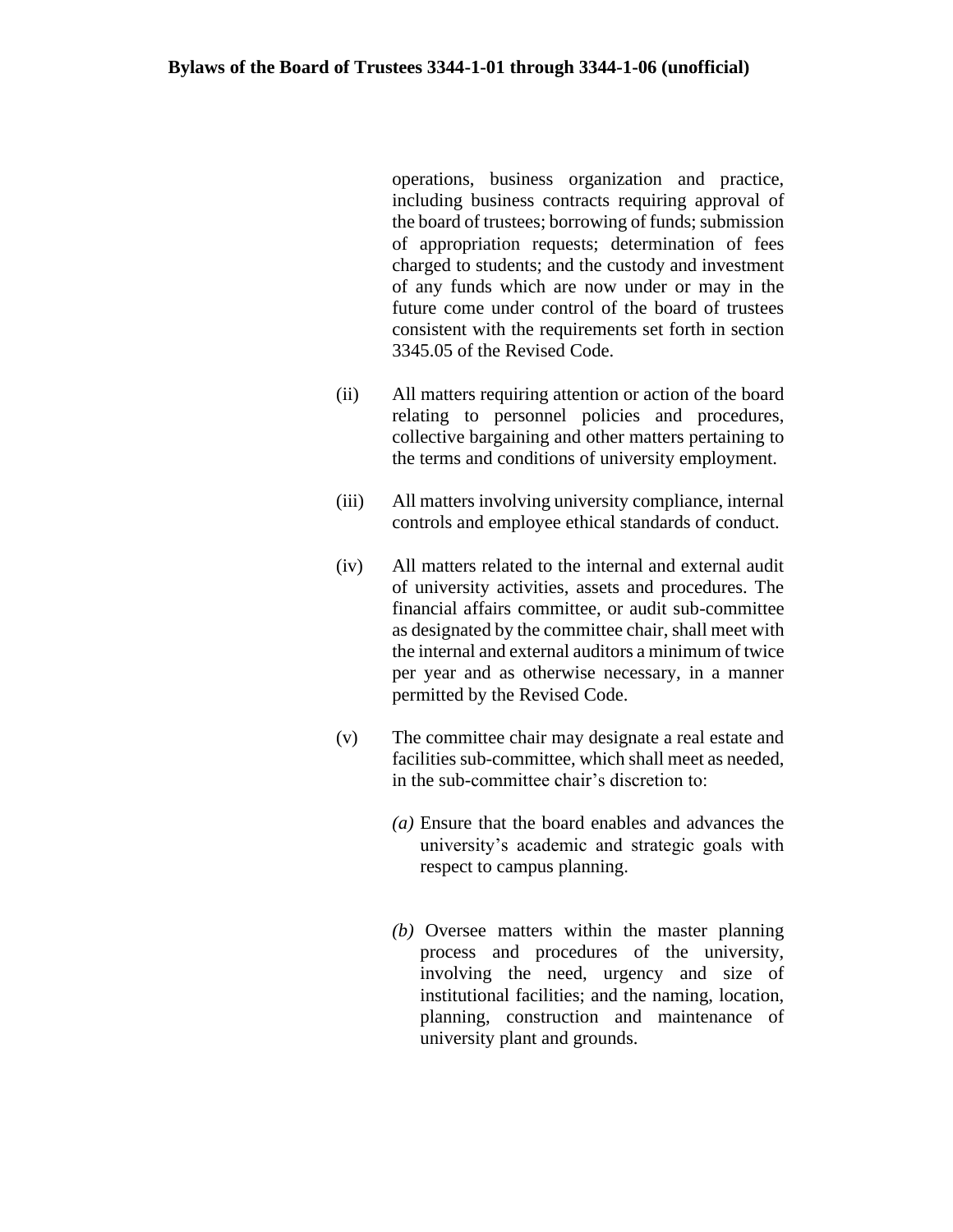- *(c)* Review, consider, and recommend approval of capital investments of the university.
- (vi) Any other matters as assigned by the board.

### (d) Governance committee.

- (i) The committee shall review and recommend adoption or revision of all board governance documents, including but not limited to board bylaws, committee assignations, and officer nominating and election policies and procedures.
- (ii) The committee shall ensure the development of guidelines for the conferral of honorary degrees, which shall include input by the university president and faculty in the selection and approval process. The committee shall recommend to the board of trustees candidates for honorary degrees pursuant to the guidelines, as well as recipients of other honors, awards, commendations, and recognitions for conferral either during commencement or at other times determined by the board of trustees.
- (iii) The committee shall annually receive and review the honors, commendations, and other special nonstudent awards given and/or proposed by the president, provost and colleges or departments within the university.
- (iv) The committee shall oversee all matters relating to visiting committees, including charging the visiting committees with their assignments, and receiving reports following their visitations.
- (v) The committee shall ensure the integrity of board governance and the avoidance of conflicts of interest by fostering a culture of excellence, service, and high ethical standards among university trustees. The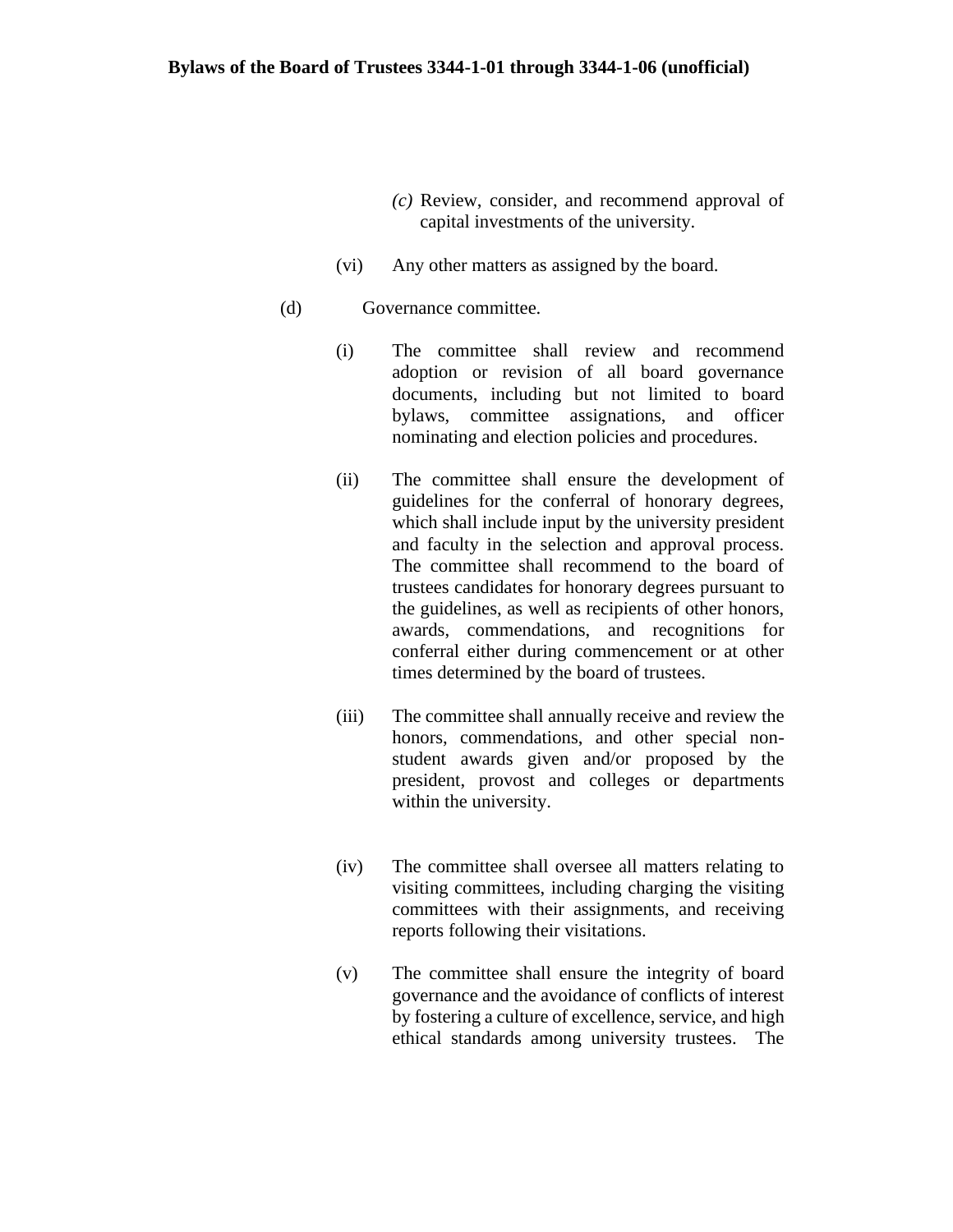committee will develop responsibilities and expectations regarding trustee comportment, and will develop and conduct annual board performance assessments, as well as oversee the orientation of new board members.

- (K)Special committees. The board chair may appoint such special committees as are deemed necessary and desirable. A special committee shall serve until completion of the task assigned to it, but not later than the adjournment of the next annual meeting. The board chair shall designate the chair for each such committee. A majority of the voting board members of each committee shall constitute a quorum, provided however, that in the event such quorum shall not be present at any committee meeting, the chair of such committee or the chair of the board shall be empowered to appoint protem committee members from the membership of the board in order to provide such quorum. Meetings of the special committees shall be held upon call of the chair of the committee.
- (L) Member and committee authority. No trustee or committee shall have authority to commit the board of the university to any policy, action or agreement unless specifically granted such authority by the full board.
- (M) Annual meeting. The May meeting shall constitute the annual meeting of the board of trustees each year.
- (N) Faculty, staff, student and community non-voting members and advisors.
	- (1) The board of trustees of Cleveland state university designates the president of faculty senate, and a second representative to be elected each year by the faculty senate, as non-voting advisors to the board of trustees. One of the faculty advisors shall be assigned as a non-voting representative to the financial affairs committee and the other shall be assigned as a non-voting representative to the academic affairs and student success committee.
	- (2) Two student representatives will be appointed by the governor as nonvoting trustees pursuant to a procedure adopted in compliance with section 3344.01 (B) of the Revised Code. The student trustees are not authorized to attend executive sessions of the board pursuant to section 3344.01 (B) of the Revised Code. One of the student trustees shall be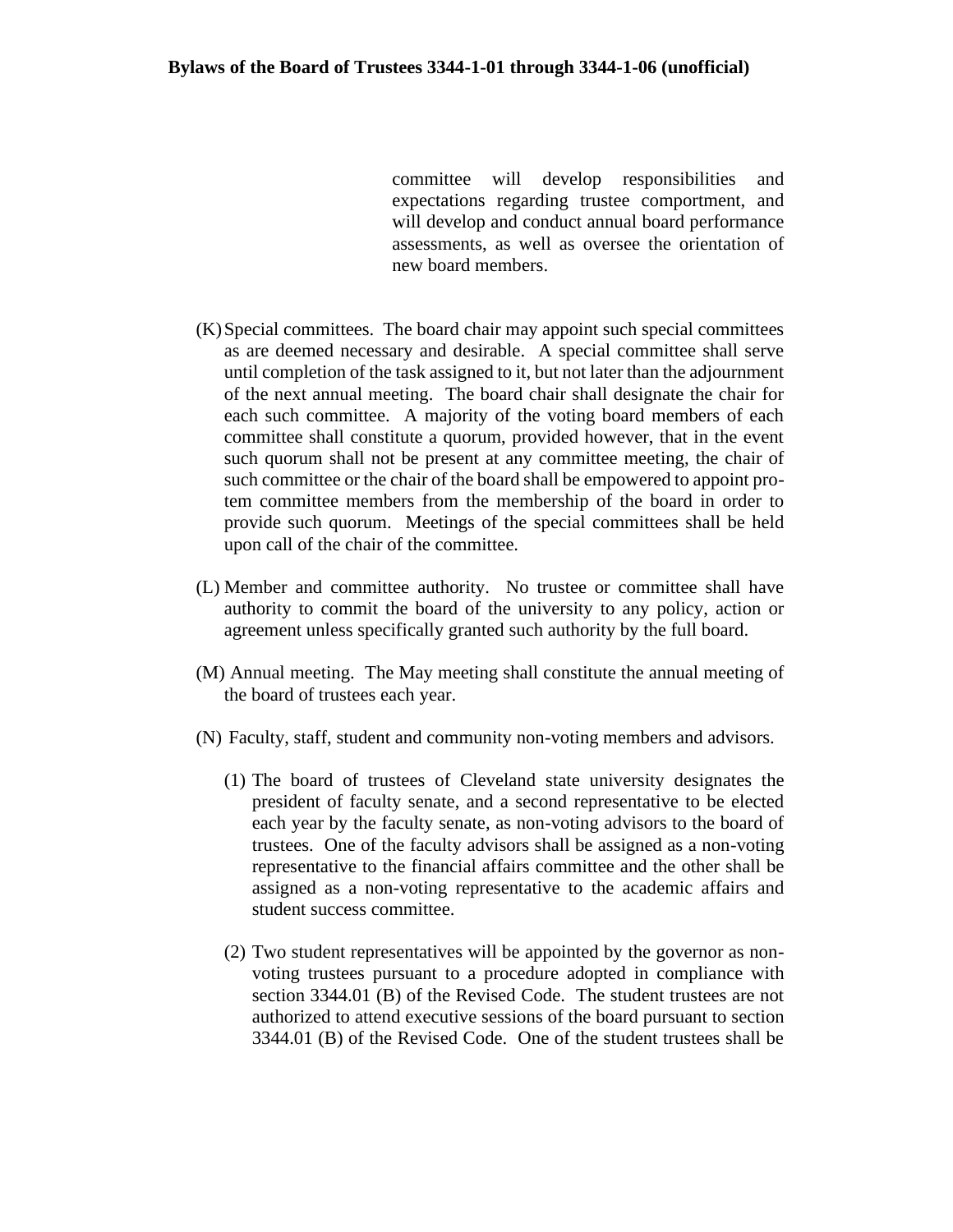assigned as a non-voting representative to the financial affairs committee and the other shall be assigned as a non-voting representative to the academic affairs and student success committee.

- (3) In addition to the aforementioned faculty and student representatives appointed to the board of trustees, the chair may augment the membership of the board and standing or special committees with other faculty, staff or community members as non-voting advisors who shall not be counted for purposes of determining a quorum. With the exception of student trustees, the right of non-voting members of the board to attend executive sessions shall be at the discretion of the board chair or committee chair as applicable and appropriate.
- (4) A community member may be appointed to a two-year term at the discretion of the board chair based upon the chair's determination that the non-voting community member enables the university to take advantage of the special and or needed talents, resources and experiences of such individual.
- (5) The chair of the Cleveland state university foundation board of directors shall serve as a non-voting member of the board of trustees for the duration of his/her term of office.
- (6) All non-voting members of the board shall be required to protect and maintain the confidentiality of information provided to or otherwise obtained during their service on the board during and after such service.

## **3344-1-02 Officers of the board.**

- (A) Number and title. The officers of the board shall consist of a chair and a vice chair. The officers of the board may also include a secretary and a treasurer, and such other officers of the university as the interest of the university requires. The offices of secretary and treasurer may be held by the same person.
- (B) Election, term of office and qualifications.
	- (1) The chair of the governance committee shall appoint a nominating committee consisting of three voting board members at the March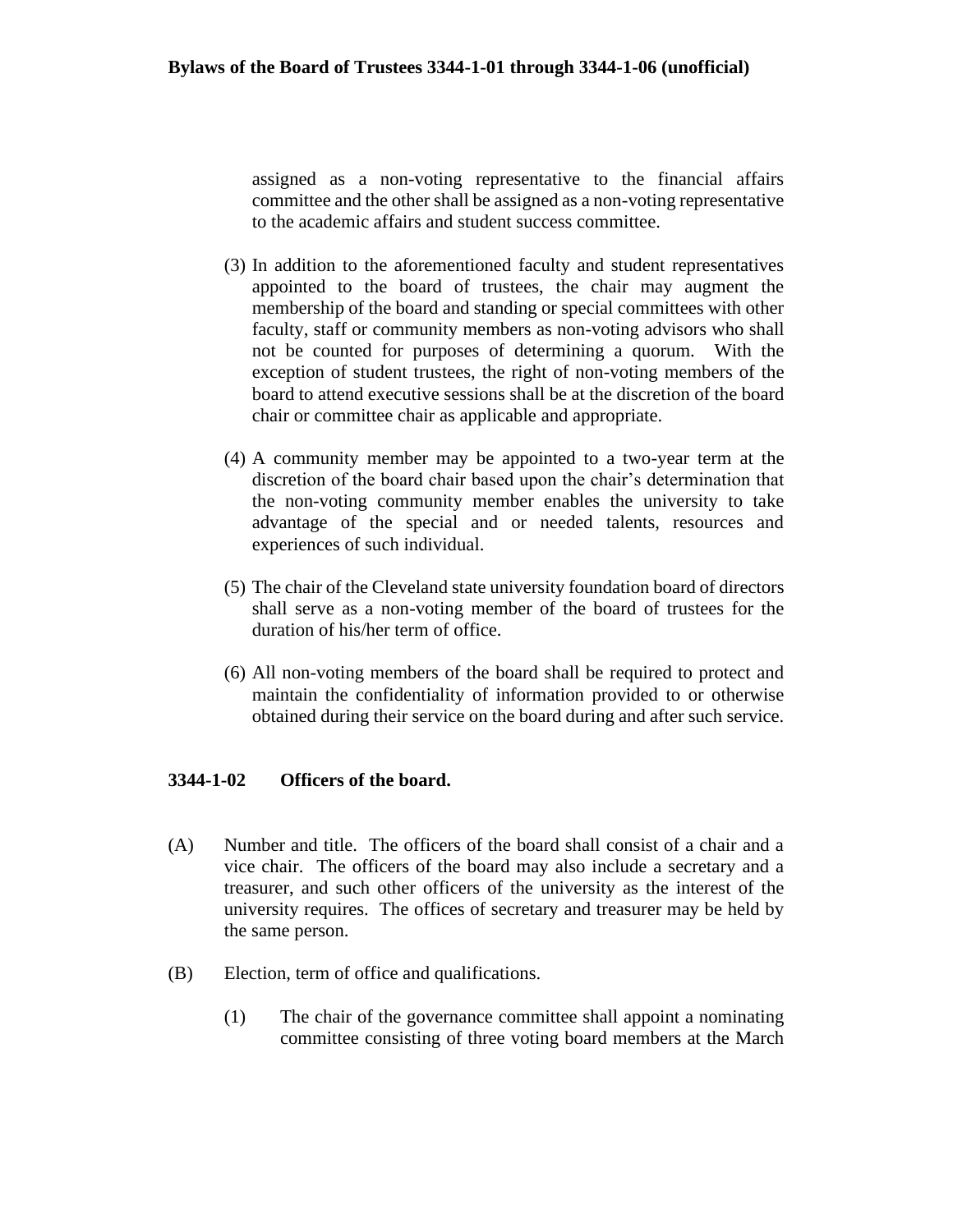meeting of the board. The governance committee will oversee the nominating committee's process and ensure that a recommended slate of officers shall be presented to the full board at its May meeting for the election of officers pursuant to a process designated by the governance committee. Members of the nominating committee are not eligible to be named on the slate or to serve as an officer for the next board year.

- (2) The officers of the board shall be elected at the annual meeting of the board. The elected officers shall take office immediately following the adjournment of the meeting at which they are elected and shall hold their office through the following annual meeting of the board and until their successors are elected and qualified.
- (3) The chair and vice chair must be members of the board. The qualifications of all other officers shall be determined by the board.
- (C) Vacancies. Vacancies in any of the listed offices shall be filled by the chair on a pro-tem basis and such appointment shall be subject to approval by the board at the next regular meeting. Such appointments shall be for the unexpired term of such offices and shall be in compliance with paragraphs  $(B)(1)$ ,  $(B)(2)$  and  $(B)(3)$  of rule 3344-1-02 of the Administrative Code.
- (D) Removal of officers. Any officer of the board may be removed at any time, either with or without cause, by resolution adopted by affirmative vote of five members of the board at any meeting of the board, providing the notice of the meeting specifies that such removal action is to be considered.
- (E) Chair
	- (1) The chair shall preside at all meetings of the board; shall sign the minutes of all proceedings of the board; shall perform such duties as usually pertain to this office, and such other duties as from time to time may be assigned to the chair by the board. The members of all committees of the board shall be appointed by the chair unless otherwise ordered by the board.
	- (2) Unless specifically provided to the contrary by the board, the chair may assign any of the chair duties to another member of the board.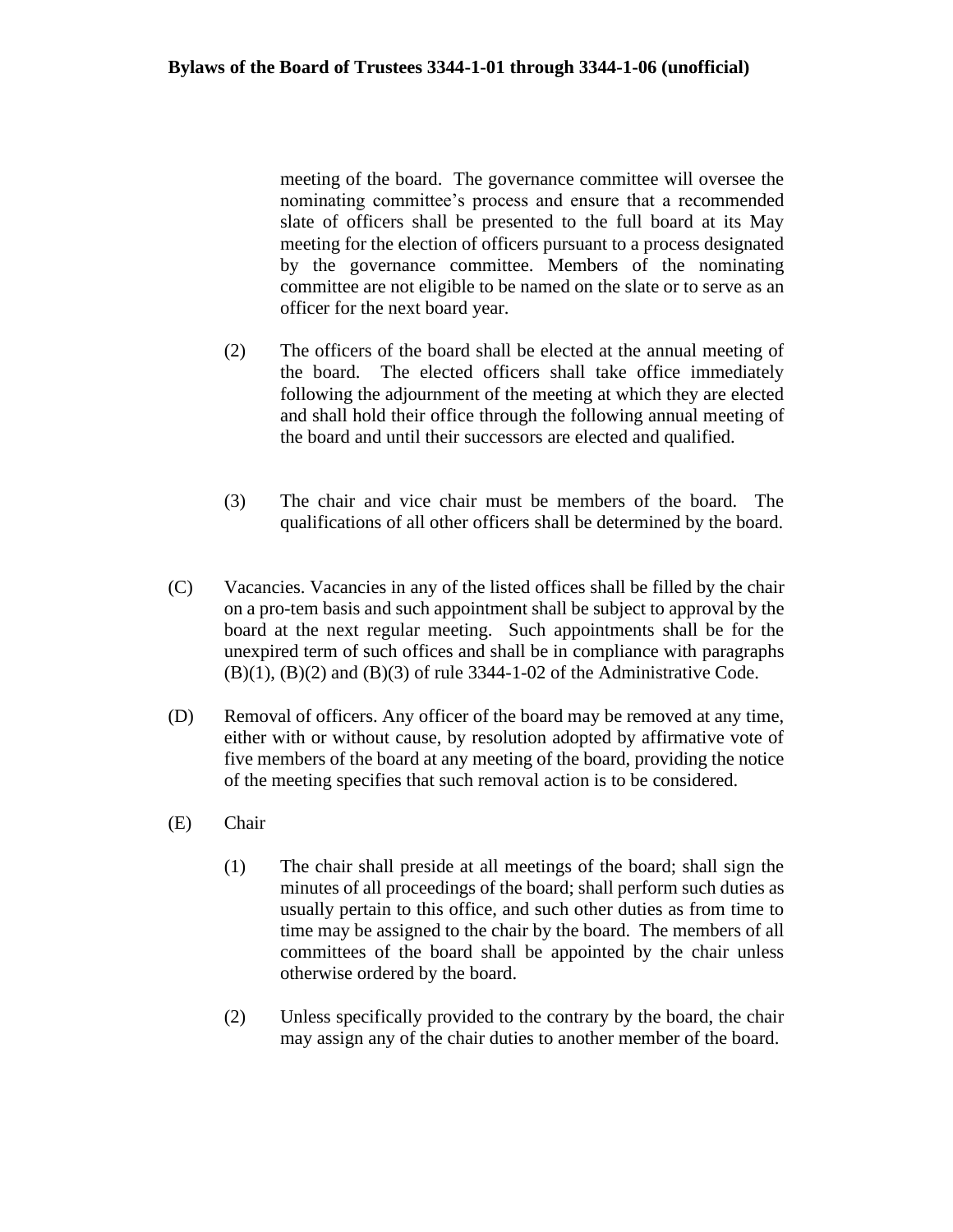- (F) Vice chair. At the request of, or in the absence or disability of the chair, the vice chair shall perform all of the duties of the chair, and while so acting, shall have all the powers and authority of, and be subject to all the restrictions applicable to the chair. In addition, the vice chair shall perform such other duties as may be assigned to the vice chair from time to time by the chair of the board. Should the chair's term end prior to the annual meeting, the vice chair shall serve as chair until the annual election seating a new chair has taken place.
- (G) Secretary. The secretary of the board shall:
	- (1) Under the direction and guidance of the university president, act as a liaison with the university administration, enlisting the assistance of the board and its committees as requested by the administration;
	- (2) Analyze, assemble or obtain information as requested by the president, chair of the board, and/or board committees;
	- (3) Be the custodian of and responsible for the official books and records of the board;
	- (4) Be the custodian of the university seal;
	- (5) Authenticate the acts of the board by affixing an imprint of the university seal to official records of the board when it is proper to do so;
	- (6) Sign, execute and deliver in the name of the university all deeds, bonds, and other instruments as authorized by the board;
	- (7) Keep minutes of all meetings of the board and of committees of the board in a manner appropriate for that purpose consistent with the university's records retention policy;
	- (8) See that all notices are duly given in accordance with the provisions of Cleveland state rules;
	- (9) Prepare the agenda for board meetings in cooperation with the chair and the president;
	- (10) Receive and route correspondence addressed to the board or its committees;
	- (11) Perform such other duties as may be assigned to him/her from time to time by the president, board chair, or committee chairs. The board may assign the duties of the secretary to the assistant secretary as needed.
- (H) Treasurer. The treasurer of the board shall, before entering upon the discharge of his duties, give bond to the state or be insured for the faithful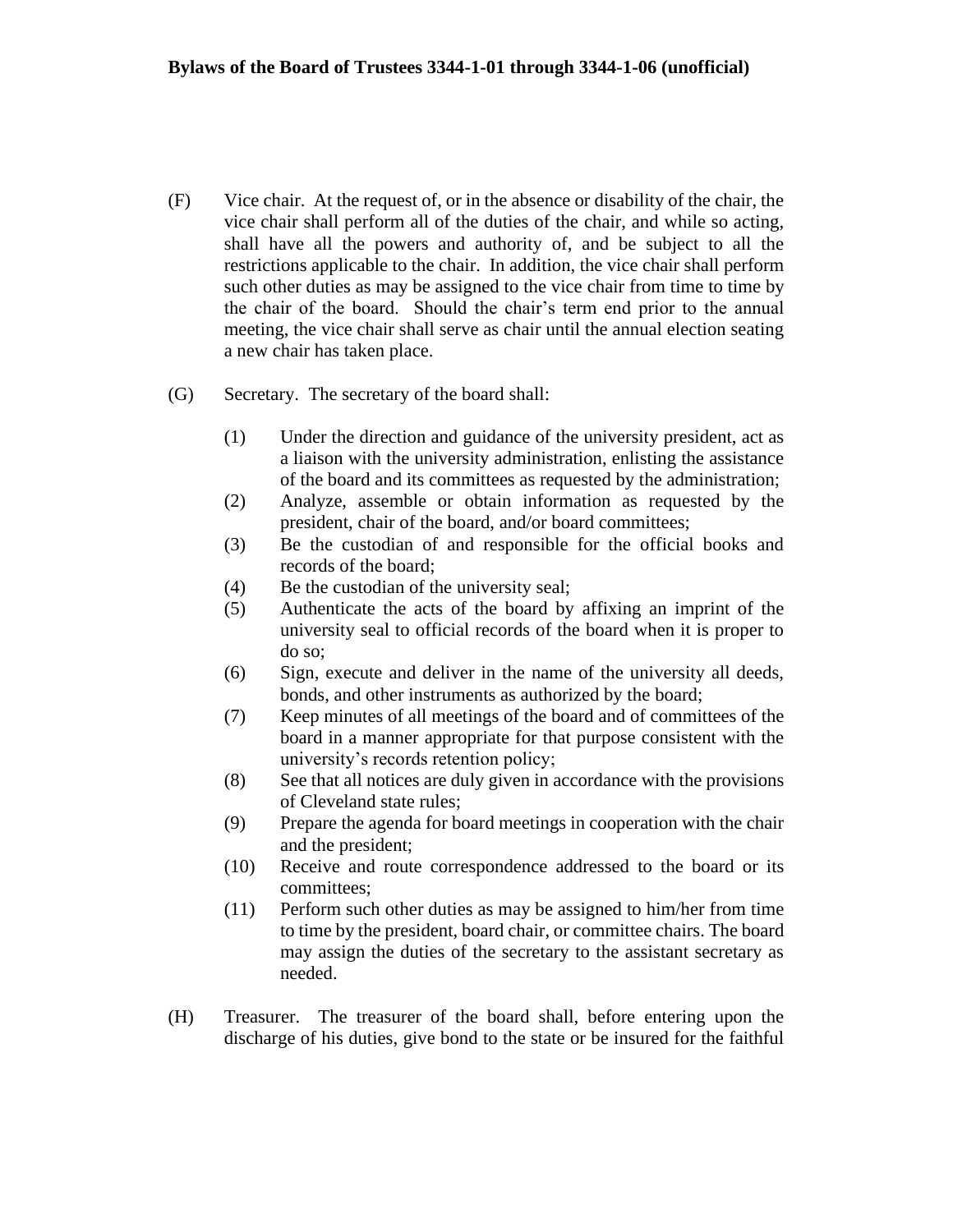performance of his duties and a proper accounting of all monies coming into the treasurer's care. The amount of said bond or insurance shall be determined by the board, but shall not be for a sum less than the estimated amount which may come into the treasurer's control at any time, less any deductible.

- (I) Bonds or insurance. Bonds or insurance shall be required from such officers of the board and of the university, in addition to the treasurer, as the board shall direct.
- (J) Executive committee. The executive committee shall be comprised of the board chair, who shall serve as the committee chair, the board vice chair, board treasurer and such other officers as may be elected from time to time. The executive committee shall consider and make recommendations to the board on proposed policy and contract matters not assigned to another committee; shall evaluate the performance of the president and make a recommendation to the full board on the president's compensation and benefits package; and shall consider other matters as appropriate to an executive committee, or assigned by the full board. The executive committee shall also act on behalf of the board on issues needing immediate attention and report such actions to the board. To act on behalf of the board, a quorum of the executive committee shall be present. The executive committee shall be required to report any actions taken on behalf of the board into the record of the next regularly scheduled board meeting. Any meeting of the executive committee at which binding action is taken shall adhere to all applicable provisions of section 121.22 of the Revised Code, the open meetings law.

# **3344-1-03 University administration.**

- (A) The president. The president shall be the chief executive officer of the Cleveland state university and shall be responsible within the policies and procedures established by the board of trustees for the administration of the affairs of the university. In carrying out the foregoing responsibilities and duties, the president shall:
	- (1) Manage and direct the day-to-day operation of the university.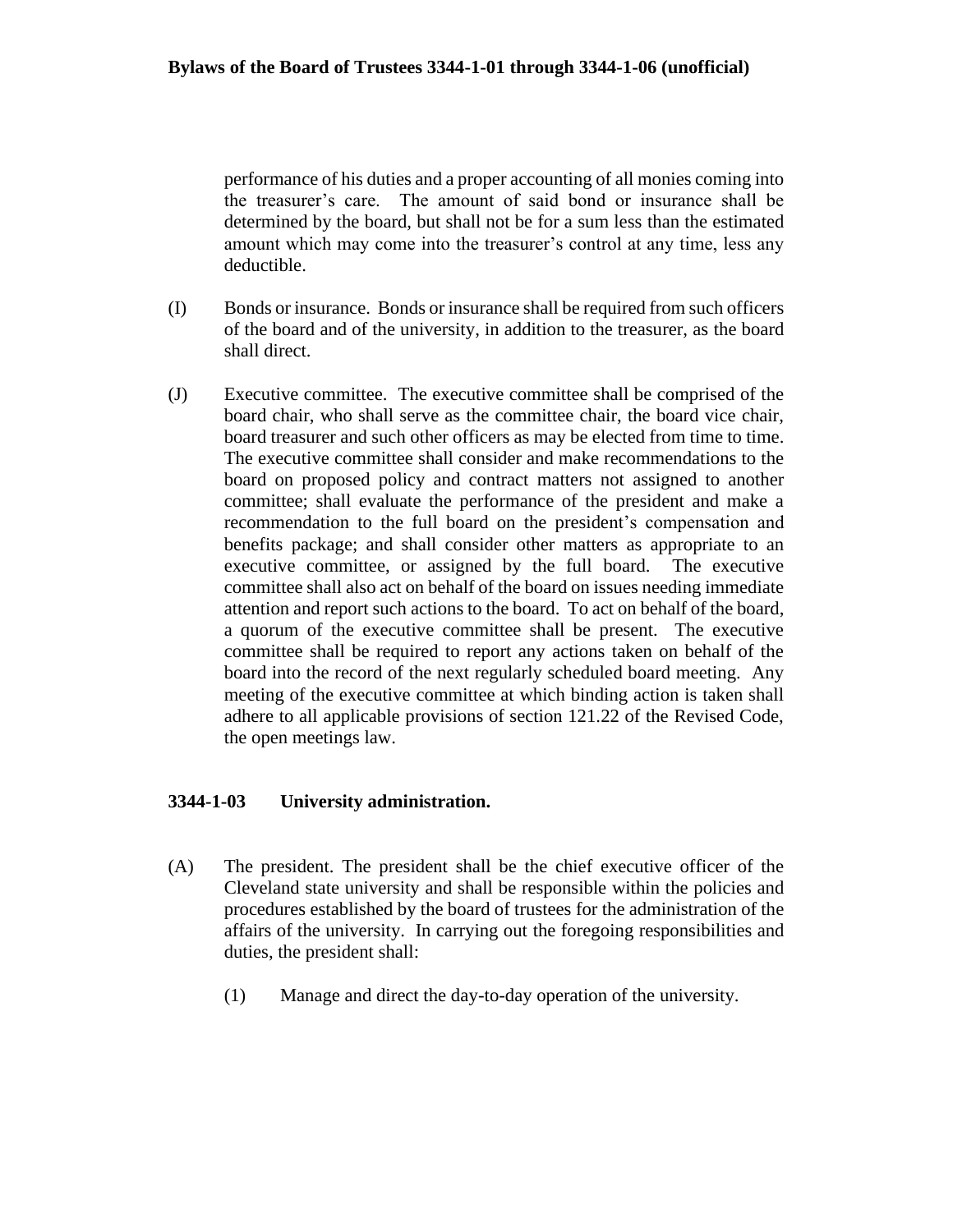- (2) Lead in developing policies, programs and organizational units promoting teaching, research and service as primary goals of the university; and direct and promote the university's activities toward achieving these goals.
- (3) Develop and maintain long-range plans for the orderly growth of the university.
- (4) Direct the development of the capital program for the university and recommend its approval to the board.
- (5) Formulate and recommend operating budgets to the board for approval and see to it that expenditures are in compliance with approved budgets.
- (6) Present and interpret to the board of trustees proposals and actions of the faculty together with recommendations.
- (7) Ensure the application and implementation of the rules and regulations of the university.
- (8) Submit to the board of trustees information and recommendations that will contribute to the adoption of sound and progressive policies for the university.
- (9) Serve as a member of all faculties, as well as preside at the meetings of the university faculty.
- (10) Consult with and bring to the board officers for ratification the appointment of the provost, and report to the board of trustees the appointment of all deans and vice presidents.
- (11) Appoint such other administrative officers as are needed to carry out effectively the operation of the university, and delegate functions to them with the authority necessary for their proper discharge.
- (B) Term of administrative and academic appointments. No administrative or academic appointments shall be made for a term in excess of one fiscal year without the approval of the board of trustees.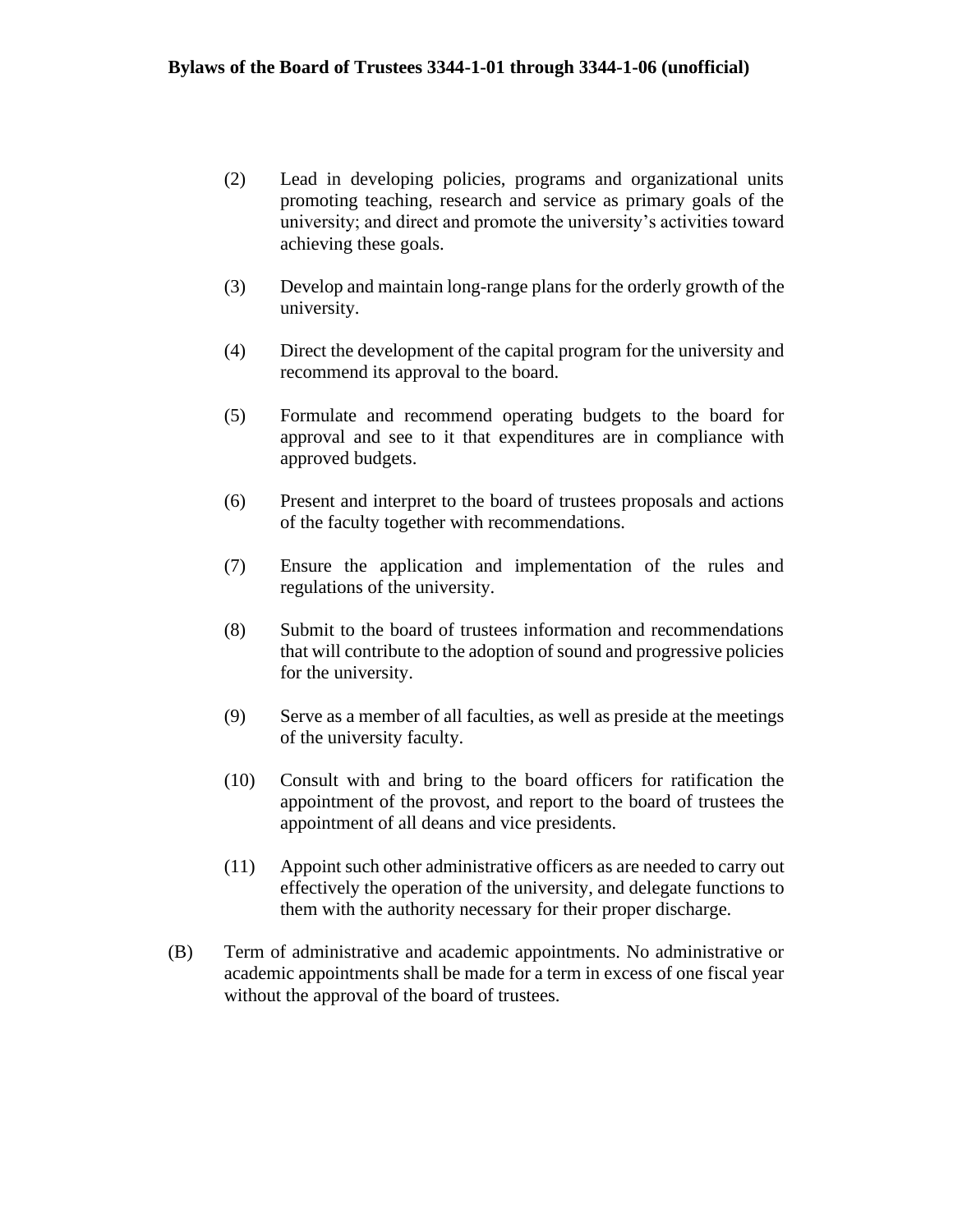(C) Annual performance review. The board shall conduct a review of the performance of the president at the annual meeting. The president shall deliver to the board a report on the annual performance of the provost, vice presidents and deans at the same time he is being evaluated.

## **3344-1-04 University faculty and staff.**

- (A) University faculty membership. The university faculty shall consist of the president, university officers for academic affairs, professors, associate professors, assistant professors, instructors, research and public service professors, research and public service associate professors, research and public service assistant professors, clinical associate professors, clinical assistant professors, officers who hold academic rank, term appointees, visiting appointees, and lecturers.
- (B) Faculty senate. The university faculty may delegate any or all of its authority to a representative faculty senate in accordance with bylaws adopted by the university faculty and approved by the board of trustees.
- (C) Appointment of faculty and staff. The president of the university and those administrative officers he/she may so designate shall have the authority to approve and execute all faculty and staff appointment contracts and annual renewals thereof provided that current and/or permanent budgetary funds are available to fund such appointments and related compensation.
- (D) Board action in non-bargaining unit faculty dismissals. The Cleveland state university faculty personnel policies as revised were approved by the board of trustees effective February 1, 1975. These personnel policies provide for due process in the matter of the dismissal of a faculty member, who is not a member of the faculty collective bargaining unit, culminating in a recommendation by the president to the board of trustees. The board of trustees shall provide final resolution to the process in the following manner:
	- (1) If the president recommends to the board that a tenured faculty member, who is not a member of the faculty collective bargaining unit, be dismissed or suspended, or that a non-tenured faculty member not a collective bargaining unit member be dismissed or suspended during his/her contract term, the president shall, on request of the faculty member, transmit to the academic affairs and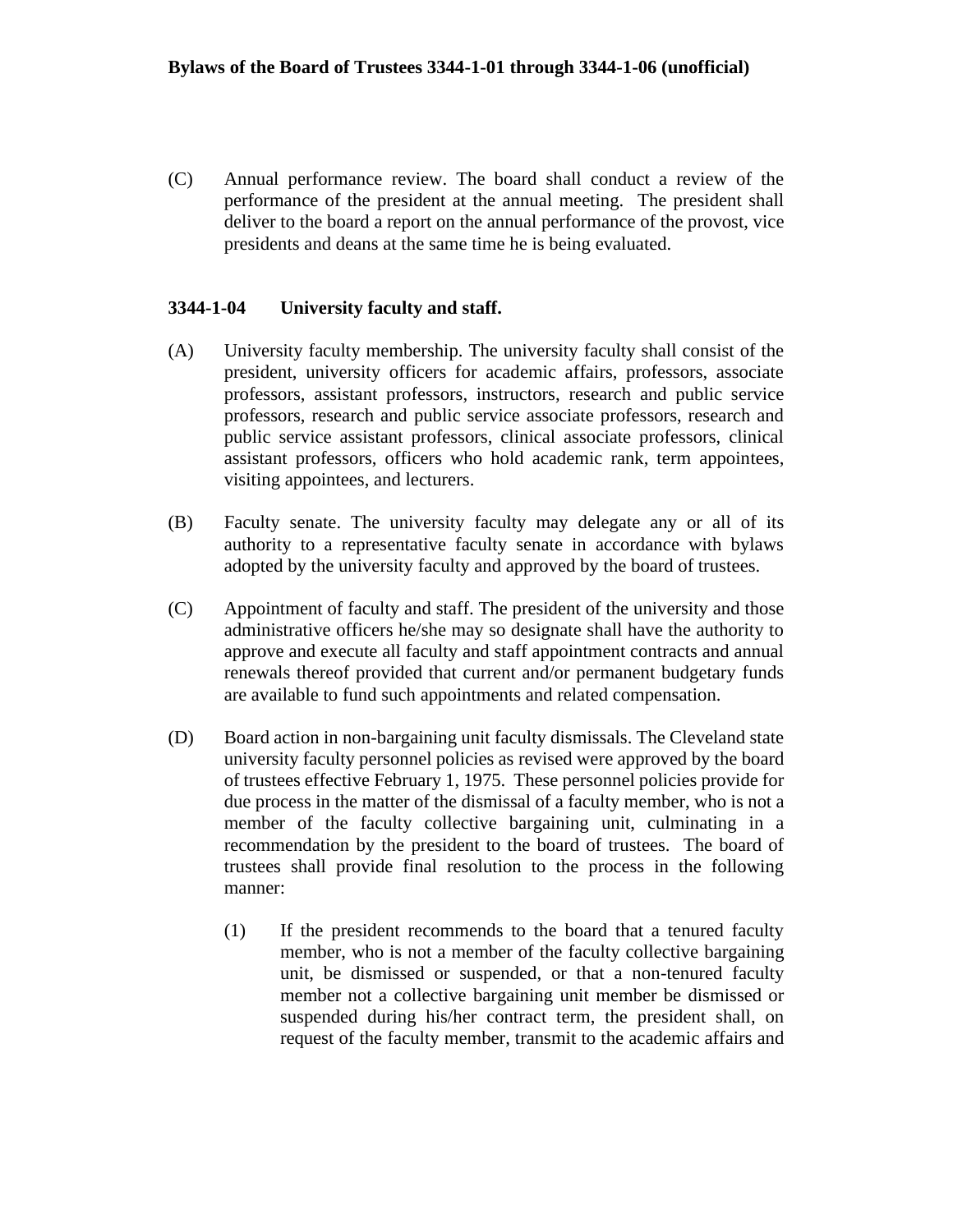student success committee of the board the record of the case, including the record of the formal hearing, if there was one, before the prescribed faculty hearing committee.

- (2) The academic affairs and student success committee shall review the case and, as stipulated in this rule, may provide for a hearing. If there is a hearing, the academic affairs and student success committee shall adopt its own rules of order and procedure for the hearing.
- (3) If there was a formal hearing before the prescribed faculty hearing committee, the academic affairs and student success committee's review shall be based on the record of the faculty committee hearing, and it shall provide opportunity for argument, oral or written or both, by the principals at the faculty committee hearing or by their representative. If there was no formal hearing before the faculty committee, the academic affairs and student success committee shall exercise its discretion as to whether oral arguments by the principals (or their representatives) shall be considered in addition to the written record of the case (which shall include any written statements submitted by the concerned faculty member) supplied by the president.
- (4) If the academic affairs and student success committee agrees with the recommendation of the faculty hearing committee, it shall make a formal recommendation to that effect to the board of trustees. If it does not agree with the faculty committee's recommendation, it shall return the proceeding to the faculty committee with specific objections stated.
- (5) The faculty committee shall then reconsider, taking into account the stated objections and receiving new evidence if necessary. The faculty hearing committee's further recommendations, if any, must be returned to the academic affairs and student success committee's objections.
- (6) If the faculty committee submits further recommendations within twenty-one days, the academic affairs and student success committee shall make its formal recommendation to the board of trustees after study of the faculty hearing committee's further recommendation.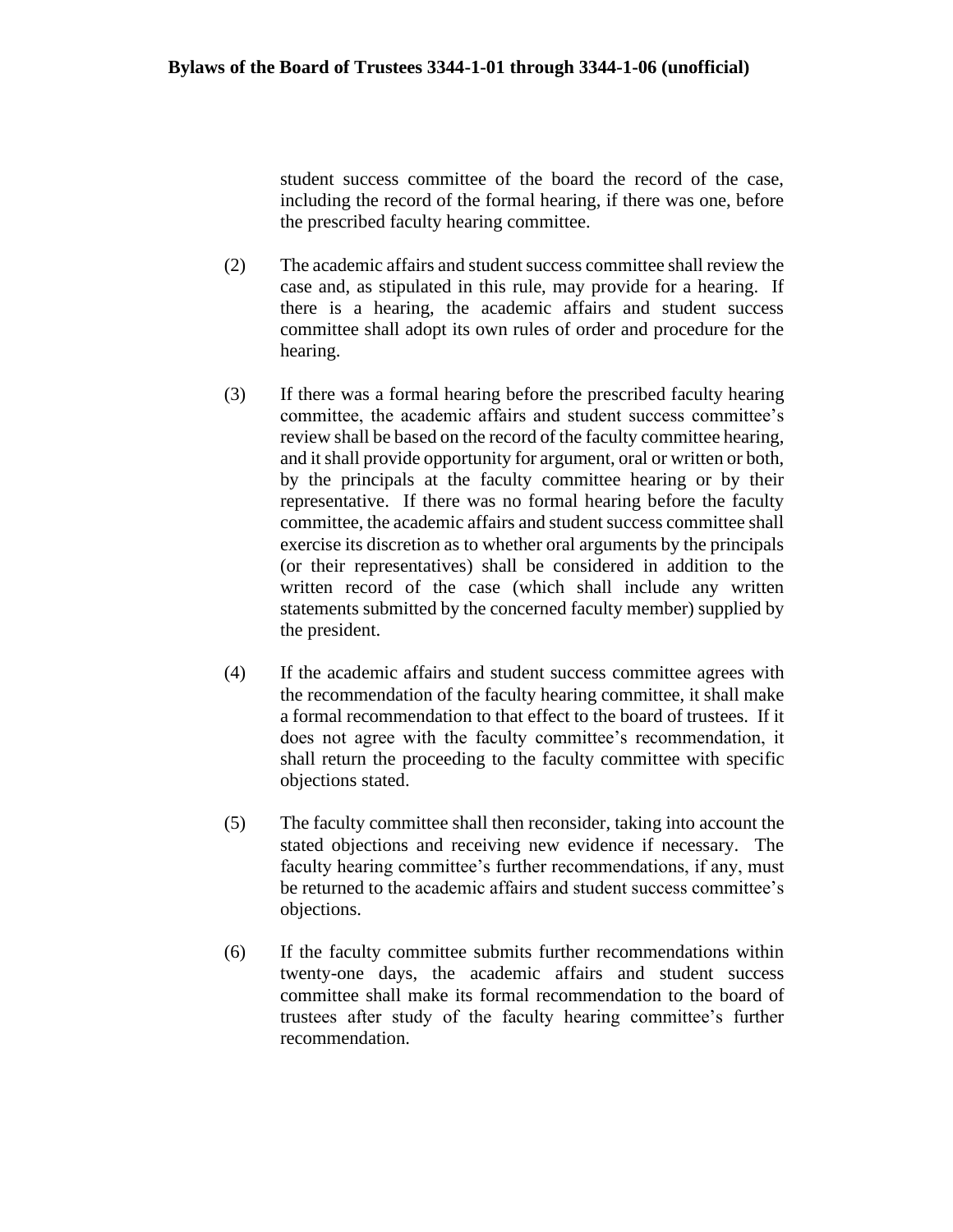- (7) The board of trustees shall consider the formal recommendation of the academic affairs and student success committee and make the final decision in the case. If, however, the board of trustees rejects a formal recommendation of the academic affairs and student success committee that is in agreement with the recommendation of the faculty hearing committee, the board shall return the proceeding to the faculty committee with specific objections stated.
- (8) The faculty hearing committee shall then reconsider, taking into account the stated objections and receiving new evidence if necessary. The faculty hearing committee's further recommendation, if any, must be returned to the board of trustees within twenty-one days of receipt of the board's objections.
- (9) If the faculty hearing committee submits a further recommendation within twenty-one days, the board of trustees shall make its final decision in the case after study of the faculty committee's recommendation.

## **3344-1-05 Miscellaneous.**

- (A) Budget
	- (1) The annual budget, as adopted by the board and as amended from time to time, shall govern all transactions involving the financial obligations of the university. The budget shall be comprised of classifications in accordance with the budget system adopted by the state of Ohio.
	- (2) The president shall establish procedures for the disbursement and expenditure of all appropriated funds. These procedures may be amended from time to time, but major changes shall have the prior approval of the bard.
- (B) Appearance before governmental offices, boards and agencies

Subject to specific control by the board, the preparation and presentation of requests for appropriations from the state of Ohio and all official dealings on behalf of the university with all federal, state and local government